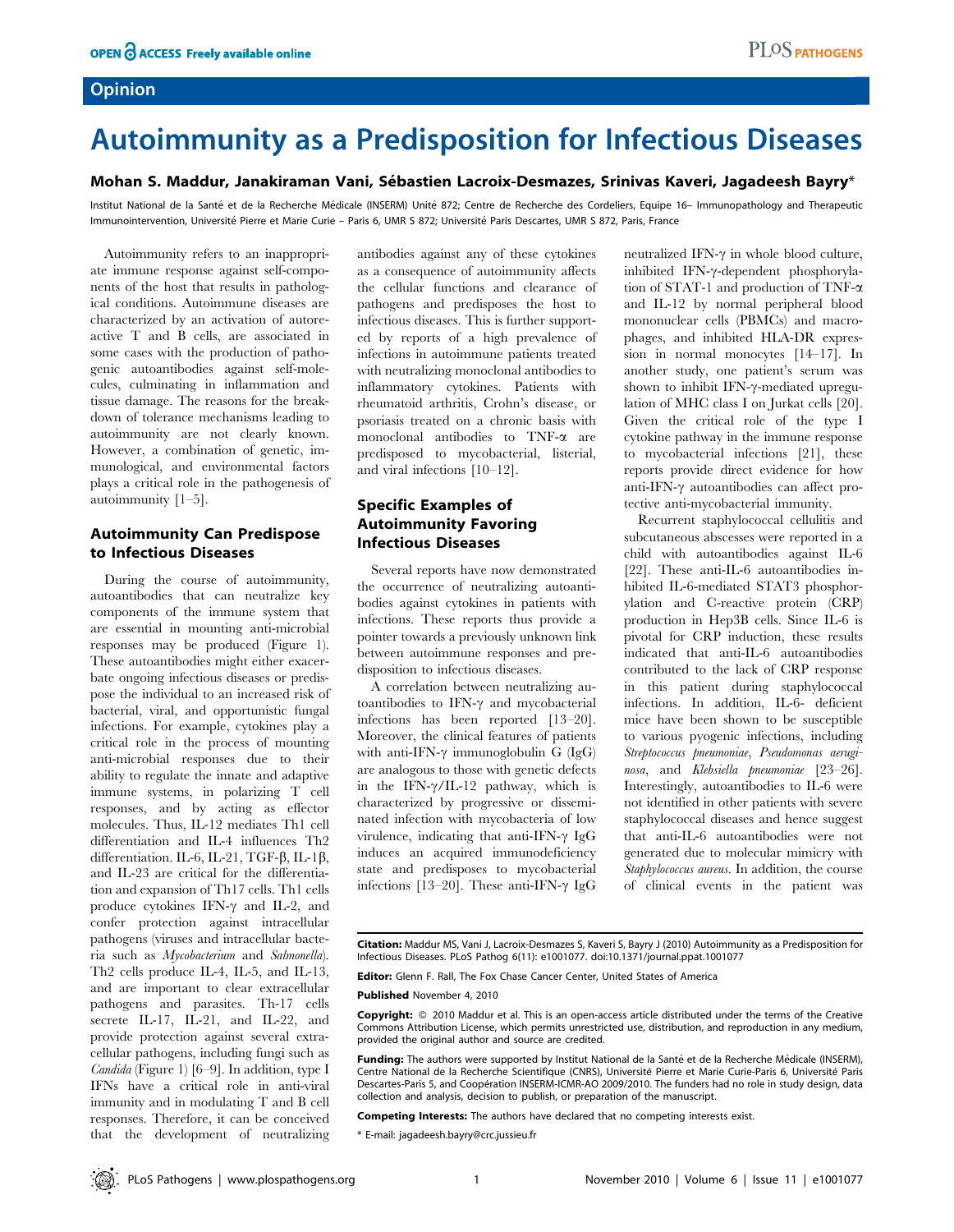

Figure 1. Host immune response to pathogens and predisposition to infections due to autoimmunity. Antigens from invading pathogens are recognized and presented by innate immune cells (A) such as macrophages and dendritic cells to CD4+ and CD8+ T cells (CTL) (B). CD8+ T cells recognize endogenous antigens presented by MHC class I molecules and exert cytotoxic functions upon activation. CD4+ T cells recognize antigens presented in the context of MHC class II molecules, and under the influence of innate cells and cytokine milieu, CD4+ T cells can be polarized into different subsets such as Th1, Th2, Th17, and regulatory T cells (Tregs) that secrete distinct cytokines. CD4+ T cells provide help to B cells to produce antigen-specific antibodies (C). However, due to autoimmunity, neutralizing autoantibodies can be produced against any of these key components of the immune system critical for mounting anti-microbial responses and might either predispose to an increased risk of bacterial, viral, and opportunistic fungal infections or exacerbate the ongoing infectious diseases. Indeed, in patients with infections, the occurrence of neutralizing autoantibodies against several key cytokines such as IFN- $\gamma$ , IL-6, GM-CSF, IL-17, and IL-22 (highlighted in red boxes) that interfere with the host immune response to pathogens have been demonstrated. In addition, autoantibodies are also reported against type I IFNs and IL-12 that might play role in predisposition to infections (highlighted in blue boxes). CTLA-4, cytotoxic T lymphocyte antigen-4; CTL, cytotoxic T lymphocyte; FasL, Fas ligand; GM-CSF, granulocyte/macrophage–colony stimulating factor. doi:10.1371/journal.ppat.1001077.g001

suggestive of an occurrence of anti-IL-6 autoantibodies that preceded staphylococcal infection.

Patients suffering from pulmonary alveolar proteinosis (PAP) present with neutralizing antibodies against granulocyte/macrophage colony–stimulating factor (GM-CSF) and show high mortality due to infection [27]. GM-CSF has a key role in enhancing the antimicrobial activities of neutrophils and macrophages by augmenting the expression of CD11b, an adhesion molecule that mediates neutrophil adhesion to endothelial cells, and hence promoting the recruitment of neutrophils to the site of infection; promoting the differentiation of macrophages and dendritic cells (DCs); and by priming the phagocytosis and bactericidal activities of these cells. Low levels of GM-CSF autoantibodies are present in healthy individuals. These autoantibodies are implicated in scavenging and neutralizing free GM-CSF and to regulate myeloid cell functions and GM-CSF-mediated inflammation and autoimmunity [28]. However, active PAP patients have high amounts of GM-CSF autoantibodies that impair the antimicrobial functions of neutrophils, macrophages, and the expression of CD11b [29]. In addition, these autoantibodies exist abundantly in the lungs, and by effectively blocking GM-CSF binding to its receptor, they specifically inhibit alveolar macrophage differentiation, phagocytosis, and surfactant catabolism [30,31]. Patient-derived GM-CSF autoantibodies reproduced PAP in experimental non-human primate and murine models [29,32], while individuals with mutations in GM-CSF receptor are also affected with PAP [33]. These results thus

confirm the causal relationship between defective GM-CSF function, autoantibodies, and PAP.

Th17 cytokines are implicated in protection against fungal infections, including Candida at mucosal surfaces, and hence neutralizing antibodies to Th17 cytokines can predispose to fungal infections [8,34,35]. Interestingly, neutralizing autoantibodies against Th17 cell cytokines IL-17A, IL-17F, and IL-22 have been reported in chronic mucocutaneous candidiasis (CMC) patients with autoimmune polyendocrinopathy syndrome-1 (APS-1) or thymoma [36,37]. Of particular importance, the autoantibody titers were high before the onset of CMC. Further, individuals with mutations in STAT3 and IL-12RB1 showed impaired development of Th17 cells and higher susceptibility to candidiasis [38].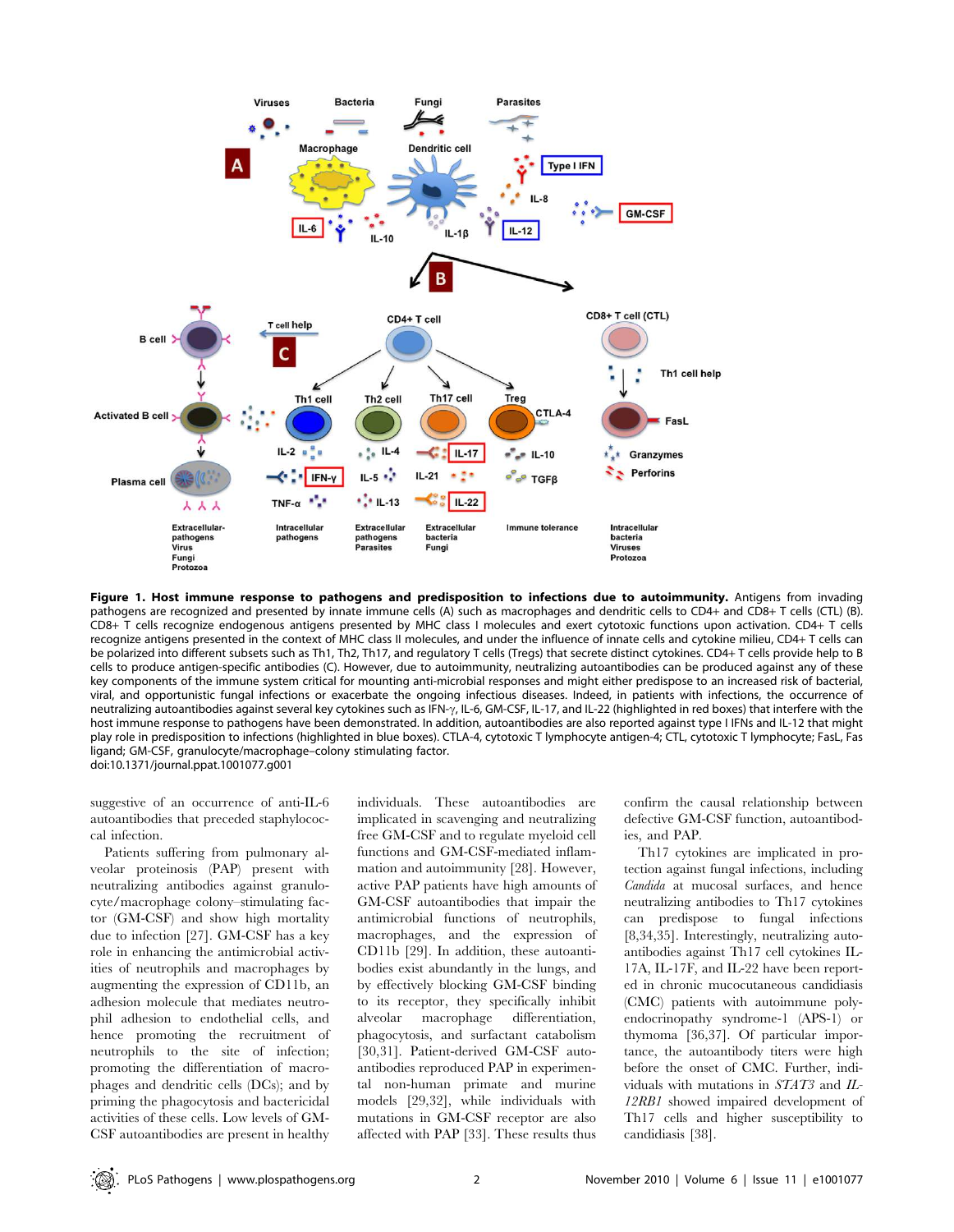In addition to the above examples, autoantibodies to type I IFNs (such as IFN- $\alpha$ 2, IFN- $\omega$ ), IL-12, and TNF- $\alpha$  were also identified in patients with autoimmune and rheumatic diseases and in those with chronic infections [39]. Intractable (even fatal) infections in myasthenia gravis patients with thymoma might be related to high titers of anti-IL-12 and anti-IFN $\alpha$ autoantibodies that can reduce an IFN- $\gamma$ response with a bias towards an IL-4 response [40].

Taken together, anti-cytokine autoantibodies induce an acquired immune-compromised state that predisposes the host to infections. Although autoantibodies to several cytokines are relatively widespread, they rarely neutralize to a significant extent [39]. Further, anti-cytokine autoantibodies do not seem to have codistribution, and cytokines do have redundant functions; hence, severe infections are not common unless as described above, and neutralizing autoantibodies are developed against specific cytokines that are key in an anti-microbial response.

In view of these findings, we suggest that patients with uncontrolled or repeated infections despite antimicrobial therapy should be considered for screening and evaluating autoimmunity. Although reported examples are of autoantibodies to cytokines, the occurrence of autoantibodies that target either molecules implicated in the recognition of pathogens (such as Toll-like receptors and lectin receptors) or antigen presenting and co-stimulatory molecules cannot be ruled out. Indeed, genetic defects or polymorphisms in pattern recognition receptors and their signaling pathways and susceptibility to infections have been reported [41–44].

## Enigma of Induction of Anti-Cytokine Autoantibodies

Despite the reports of anti-cytokine antibodies in several malignant or infectious diseases and their low titers in healthy individuals, the high titers are predominant in autoimmune diseases [39]. Consensually, anti-cytokine antibodies against type I IFNs, IL-12, IL-17, and IL-22 are found in APS-1 or myasthenia gravis patients associated with or without thymoma [36,37,45]. Here, AIRE (autoimmune regulator), a novel gene that regulates peripheral self-antigen expression in medullary thymic epithelia and DCs, is mutated, leading to disturbed selftolerance mechanisms. Thus, APS-1 patients may display autoantibodies against type I IFNs and IL-17 cytokines as a result of impaired AIRE-dependent tolerance induction. Further, extensive work by the Meager and Willcox group provided clues toward autoimmunizing mechanisms and innate cells (plasmacytoid and myeloid DCs) in the induction of anti-cytokine antibodies to type I IFNs and IL-12 [39,40,45].

Therefore, it is probable that autoantibodies are produced as a consequence of infections and these autoantibodies subsequently exacerbate the infectious diseases or, alternatively, a cryptic autoimmunity develops due to unknown reasons that predispose the individual to infections. Infectious agents and vaccines are often thought to be one of the environmental factors that induce autoimmunity either by molecular mimicry, epitope spreading, bystander activation of immune system, or polyclonal activation of immune cells [2,3]. It is thus likely that in case of chronic persistent diseases such as tuberculosis, a pathogen might trigger the autoimmune process by one of these mechanisms. Indeed, the majority of patients with autoantibodies and mycobacterial infections originated from disease-endemic areas [13–20]. Therefore, dissection of underlying causes of autoimmunity such as genetic polymorphisms, gene deficiency, or environmental factors might shed light on these unanswered questions.

## Therapeutic Options for Autoimmunity-Associated Infectious Diseases

Therapeutic strategies for autoimmunity-associated infectious diseases should be aimed at controlling the infection as well as inhibiting the autoimmune response: blocking autoantibody-producing B cells and neutralizing autoantibodies. In this context, a combination of anti-microbial agents and immunosuppressive treatments represents a classical line of therapy for autoimmunity-associated infectious diseases. Plasmapheresis that removes autoantibodies or supplementing exogenous cytokines (against which autoantibodies have developed) are other potential therapeutic strategies. However, such therapeutic strategies do not eliminate the source of autoantibodies, i.e., autoantibody-producing B cells and plasma cells.

Autoantibody-producing B cells can be eliminated by B cell–targeted therapies (such as monoclonal antibodies to CD20, CD19, and CD22 or to B cell-activating factor (BAFF) [46–48]). However, repeated cycles of B cell–targeted therapies can lead to a reduction in total immunoglobulin level and predisposition to serious infections [49,50]. Also, these therapeutic agents do not target antibody-producing plasma cells.

In view of proven safety and efficacy in diverse autoimmune diseases, polyclonal intravenous immunoglobulin (IVIg) in combination with anti-microbial agents represents an attractive therapy for autoimmunity-associated infections [51]. IVIg targets both cellular and soluble mediators of autoimmunity and inhibits the disease by multi-pronged mutually nonexclusive mechanisms such as neutralization of anti-cytokine autoantibodies by broad-spectrum anti-idiotypic antibodies, induction of B cell tolerance, inhibition of cellular proliferation, regulation of immunoglobulin repertoire, suppression of innate antigen presenting cells and inhibition of T cell help to B cells, and expansion of CD4+CD25+ regulatory T cells, the cells that are critical for maintaining immune tolerance and to suppress autoimmunity [51,52]. Since IVIg is obtained from pooled plasma of several thousand healthy blood donors, based on the exposure of donors to infectious diseases and vaccinations, IVIg contains antibodies to a wide range of infectious agents, and hence these antimicrobial antibodies within IVIg preparations can directly neutralize pathogens [53]. However, determining an effective dose regimen and duration of IVIg therapy needs further investigation.

In our opinion, considering all therapeutic options, a ''triple'' combination of anti-microbial agents, B cell–targeted therapies, and IVIg represents the most appropriate and ideal method for treating autoimmunity-associated infectious diseases. Indeed, the combination of B cell– targeted therapies and IVIg has been successfully used in several autoimmune and inflammatory diseases [54,55].

#### Accession Numbers/ID Numbers for Genes and Proteins: UniProtKB

The UniProt (http://www.uniprot.org/) accession numbers for genes and proteins discussed in this paper are IL-17A, Q16552; IL-17F, Q96PD4; IL-21, Q9HBE4; IL-22, Q9GZX6; IL-23, O9NPF7; IL-12RB2, O99665; IFN-γ, P01579; GM-CSF, P01587; IL-6, P05231; IL-4, P05112; IL-5, P05113; IL-13, P35225; BAFF (BLyS), Q9Y275; IFN-a2, P01563; IFN-ω, P05000; TNF-α, P01375; IL-1b, P01584; IL-12 p40 (IL-12B), P29460; IL-12 p35 (IL-12A), P29459; AIRE, O43918; STAT3, P40763; HLA-DR, O19685; CD20, P11836; CD11b, P11215; CD19, P15391; CD22, P20273.